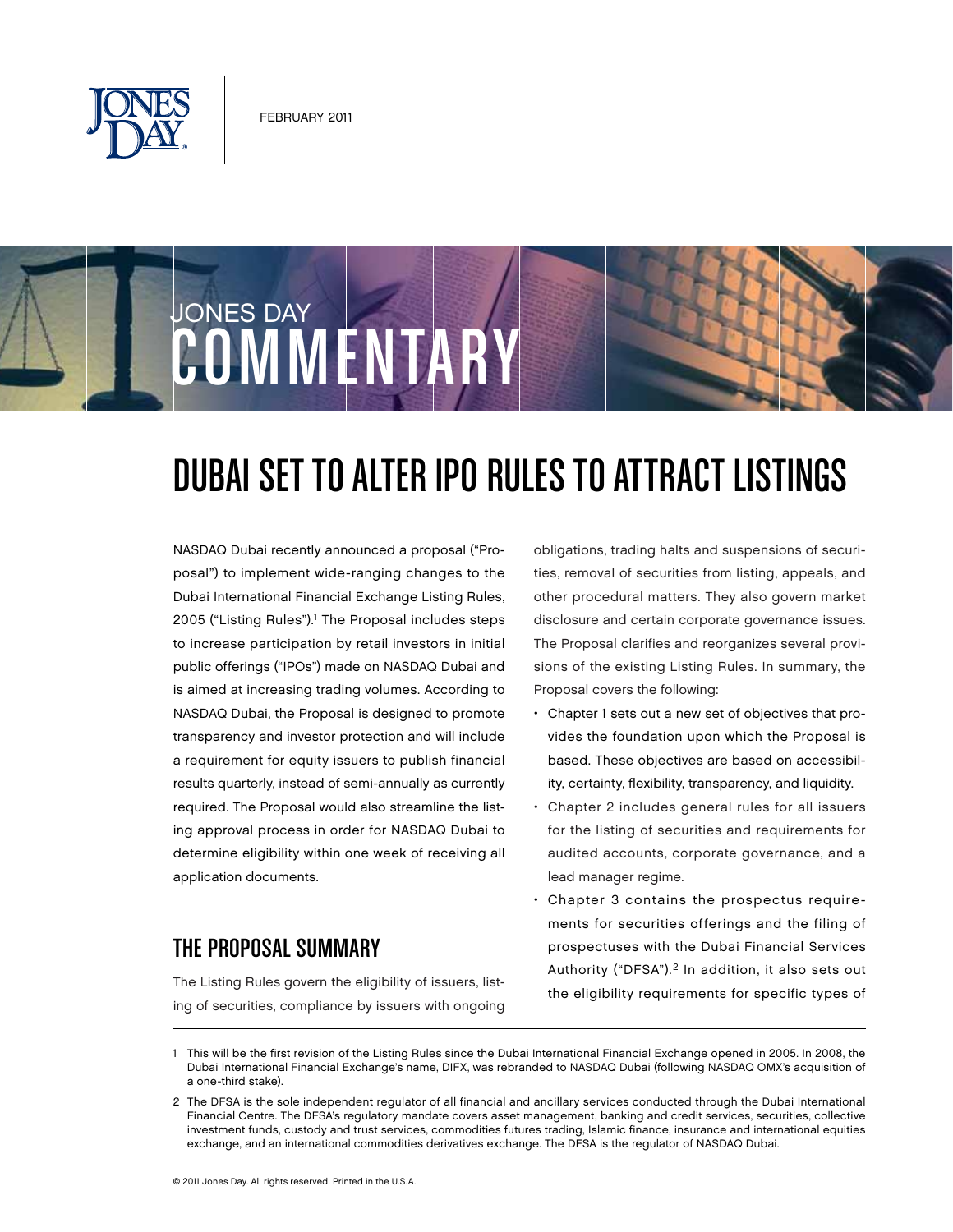securities: equity, debt, asset backed, collective investment funds, such as exchange traded funds ("ETFs") and real estate investment trusts ("REITs"), structured products, and Shari'ah compliant securities<sup>3</sup> such as sukuks.<sup>4</sup>

- Chapters 4 and 5 include general ongoing obligations post-listing and security-specific obligations. The Proposal includes new exceptions for disclosure of pricesensitive information. These exceptions focus on the confidentiality of the information, the nature of the information, and whether a reasonable person would expect the information to be disclosed. These chapters also address the requirements for listing of specific industry sector issuers with, for example, detailed obligations for mining and oil and gas issuers.
- Chapter 6 establishes requirements for certain transactions such as share repurchase programs and tender offers. This chapter also addresses specific requirements relating to the listing of preference securities.
- Chapter 7 includes the regulatory powers of NASDAQ Dubai, including trading halts, suspensions, removals, sanctions, appeals, and the role of compliance advisor. The Proposal introduces the concept of a trading halt, whereby NASDAQ Dubai may, at the issuer's request, grant a trading halt for up to a maximum of two business days. The Proposal also enables NASDAQ Dubai to suspend an issuer's securities in a number of circumstances, including if it is necessary to prevent a disorderly and uninformed market.
- The remaining Chapters include interpretations and definitions, appendices, forms, and timetables, and a new concept of Guidance Notes has been proposed.

## The Significant Proposed Changes

Eligibility Requirements. The Proposal requires that issuers must satisfy one of three key eligibility tests:

- The Market Capitalization Test;
- The Profit Test; or
- The Assets Test.

Significant changes are proposed to the Market Capitalization Test, which generally requires a market capitalization of US\$50 million. If an issuer has a market capitalization of less than US\$50 million, it can still be accepted for listing as long as it has a market capitalization of at least US\$20 million, and the pre-IPO shareholders are subject to a so-called "lockin" that would preclude those shareholders from selling their shares for 12 months after admission to NASDAQ Dubai.

All issuers admitted for listing on NASDAQ Dubai must show that they will have a minimum of 400 shareholders each holding at least US\$2,000 in value of shares, or they must make a bona fide offer of at least 10 percent of the shares being offered to retail investors with a clawback in the event of retail under-subscription. Also, all issuers must ensure that at least 25 percent of the issuers' securities are socalled "free float."5

Lead Manager. NASDAQ Dubai has proposed a move to a lead manager regime from the current sponsor regime. This requires financial institutions to seek approval from NASDAQ Dubai to obtain lead manager status. A lead manager's role will include advising and assisting an issuer during the application process, and ensuring that the directors of the issuer understand the nature and scope of their responsibilities in connection with any offering and the ongoing obligations of an issuer. The Proposal clarifies that the appointment of the lead manager by the issuers is optional, not mandatory.

Prospectus. A key part of the Proposal is the introduction of rules that require a primary listing equity issuer to issue and file a prospectus with the DFSA. The current position of allowing an issuer to carry out primary offerings on NASDAQ Dubai by way of an exempt offer (under which certain qualifying issuers are not required to comply with all of the prospectus contents requirements as per the DFSA rules) is no longer considered appropriate. This is an important change, in terms of promoting greater liquidity and providing for

- 3 Shari'ah compliant securities consist of securities that comply with Islamic law.
- 4 Sukuks are Shari'ah compliant participation securities, coupons, and investment certificates.

<sup>5</sup> "Free float" includes all outstanding securities except for securities held by directors of the issuer, subsidiaries, affiliates, holding companies, or sister entities of the issuer. Securities held by substantial shareholders may be considered as free float. In the event of uncertainty, the decision of whether or not the securities are part of the free float will be at the discretion of NASDAQ Dubai.